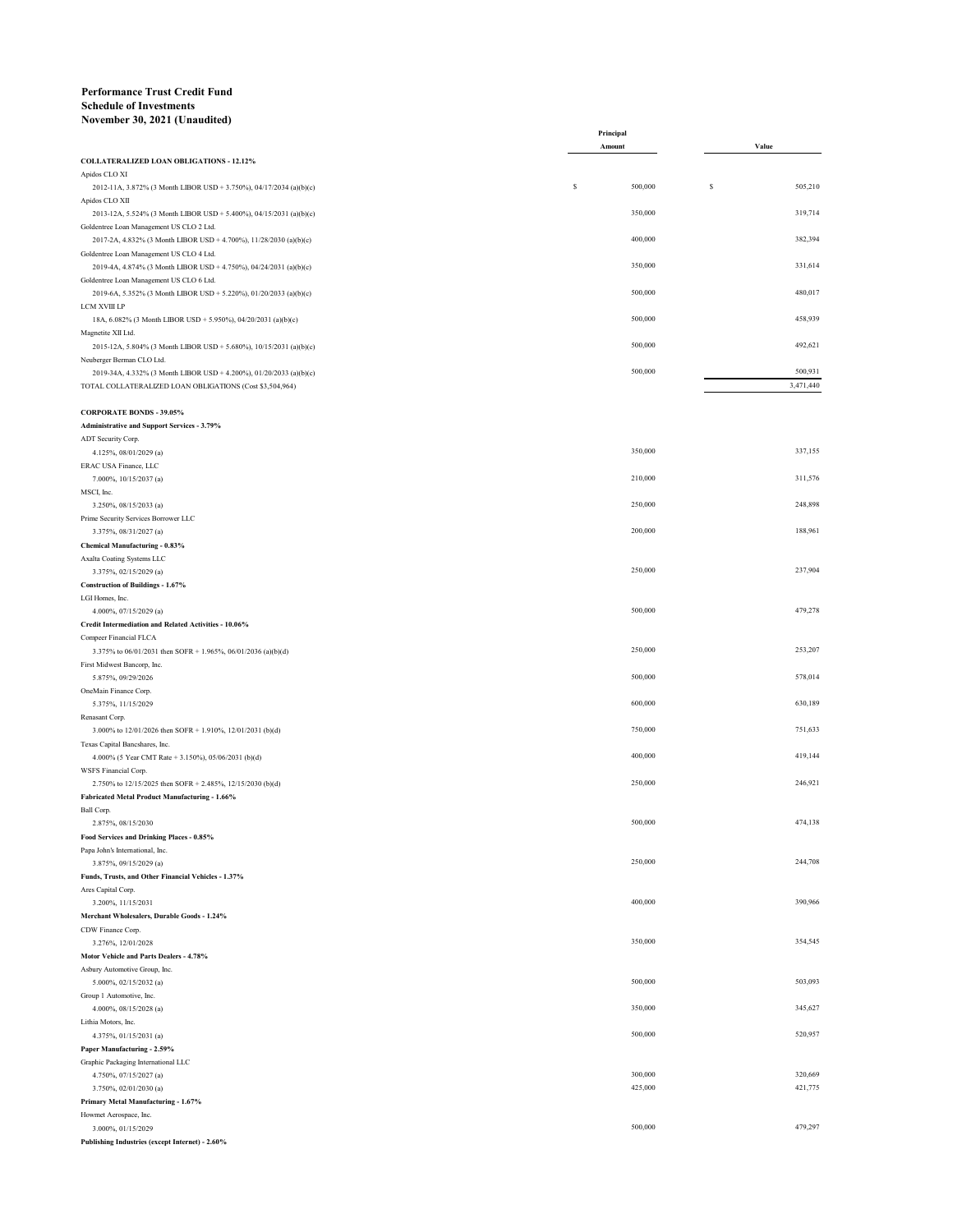| Open Text Holdings, Inc.                                                   |           |            |
|----------------------------------------------------------------------------|-----------|------------|
| 4.125%, 12/01/2031 (a)                                                     | 750,000   | 743,393    |
| Real Estate - 1.72%                                                        |           |            |
| American Finance Trust, Inc.                                               |           |            |
| 144A, 4.500%, 09/30/2028 (a)                                               | 500,000   | 492,873    |
| Repair and Maintenance - 1.67%                                             |           |            |
| Allison Transmission, Inc.                                                 |           |            |
|                                                                            | 500,000   | 477,368    |
| 3.750%, 01/30/2031 (a)                                                     |           |            |
| Transportation Equipment Manufacturing - 1.70%                             |           |            |
| Dana, Inc.                                                                 |           |            |
| 4.500%, 02/15/2032                                                         | 500,000   | 486,754    |
| Wood Product Manufacturing - 0.85%                                         |           |            |
| Masonite International Corp.                                               |           |            |
| 3.500%, 02/15/2030 (a)(c)                                                  | 250,000   | 242,103    |
| TOTAL CORPORATE BONDS (Cost \$11,294,680)                                  |           | 11,181,146 |
|                                                                            |           |            |
| NON-AGENCY RESIDENTIAL MORTGAGE BACKED SECURITIES - 8.28%                  |           |            |
| Alternative Loan Trust                                                     |           |            |
| 2006-J5, 6.500%, 09/25/2036                                                | 268,217   | 210,046    |
|                                                                            | 232,222   | 180,714    |
| 2006-31CB, 6.000%, 11/25/2036                                              |           |            |
| CHL Mortgage Pass-Through Trust                                            |           |            |
| 2006-17, 6.000% (1 Month LIBOR USD + 0.550%), 12/25/2036 (b)               | 388,717   | 239,022    |
| 2007-HY5, 2.983%, 09/25/2037 (d)                                           | 285,307   | 278,320    |
| Citicorp Mortgage Securities Trust                                         |           |            |
| 2006-3, 6.000%, 06/25/2036                                                 | 295,077   | 298,112    |
| Credit Suisse First Boston Mortgage Securities Corp.                       |           |            |
| 2005-11, 5.500%, 12/25/2035                                                | 379,009   | 244,374    |
| Fannie Mae Connecticut Avenue Securities                                   |           |            |
|                                                                            | 150,000   | 150,000    |
| 2021-R01, 3.150% (SOFR30A + 3.100%), 10/25/2041 (a)(b)                     |           |            |
| 2021-R02, 3.350% (SOFR30A + 3.300%), 11/25/2041 (a)(b)                     | 250,000   | 250,938    |
| First Horizon Alternative Mortgage Securities Trust                        |           |            |
| 2005-FA11, 5.750%, 02/25/2036                                              | 269,804   | 174,347    |
| Volt LLC                                                                   |           |            |
| 2021-NPL4, 4.949%, 03/27/2051 (a)(e)                                       | 350,000   | 346,486    |
| TOTAL NON-AGENCY RESIDENTIAL MORTGAGE BACKED SECURITIES (Cost \$2,550,647) |           | 2,372,359  |
|                                                                            |           |            |
| NON-AGENCY COMMERICAL MORTGAGE BACKED SECURITIES - 18.63%                  |           |            |
|                                                                            |           |            |
| 225 Liberty Street Trust                                                   |           |            |
| 2016-225L, 4.803%, 02/10/2036 (a)(d)                                       | 500,000   | 510,789    |
| <b>BBCMS</b> Mortgage Trust                                                |           |            |
| 2021-C11, 1.085%, 09/15/2054 (f)                                           | 4,500,000 | 390,649    |
| 2021-C12, 2.500%, 11/15/2054 (a)                                           | 750,000   | 648,030    |
| Benchmark Mortgage Trust                                                   |           |            |
| 2021-B26, 1.481%, 06/15/2054 (f)                                           | 2,300,000 | 268,918    |
| 2021-B27, 1.388%, 07/15/2054 (f)                                           | 3,245,780 | 306,591    |
| 2021-B29, 1.418%, 09/15/2054 (f)                                           | 3,000,000 | 334,106    |
|                                                                            | 4,600,000 | 506,338    |
| 2021-B30, 1.300%, 11/15/2054 (a)(d)(f)                                     |           |            |
| Citigroup Commercial Mortgage Trust                                        |           |            |
| 2016-C1, 5.109%, 05/10/2049 (d)                                            | 534,000   | 577,515    |
| Freddie Mac Multifamily Structured Credit Risk                             |           |            |
| 2021-MN3, 4.048% (SOFR30A + 4.000%), 11/25/2051 (a)(b)                     | 500,000   | 502,008    |
| GS Mortgage Securities Corp. II                                            |           |            |
| 2012-BWTR, 3.255%, 11/05/2034 (a)                                          | 298,000   | 297,494    |
| Morgan Stanley Capital I Trust                                             |           |            |
| 2017-H1, 4.281%, 06/15/2050 (d)                                            | 300,000   | 316,365    |
|                                                                            |           |            |
| RBS Commercial Funding, Inc. Trust                                         |           |            |
| 2013-SMV, 3.704%, 03/11/2031 (a)(d)                                        | 300,000   | 289,933    |
| Wells Fargo Commercial Mortgage Trust                                      |           |            |
| 2021-C59, 1.583%, 04/15/2054 (f)                                           | 3,250,000 | 385,988    |
| TOTAL NON-AGENCY COMMERICAL MORTGAGE BACKED SECURITIES (Cost \$5,366,718)  |           | 5,334,724  |
|                                                                            |           |            |
| AGENCY COMMERCIAL MORTGAGE BACKED SECURITIES - 3.88%                       |           |            |
| Freddie Mac Multifamily Structured Pass Through Certificates               |           |            |
| K098, 1.515%, 08/25/2029 (d)(f)                                            | 3,000,000 | 299,397    |
| K118, 1.054%, 09/25/2030 (d)(f)                                            | 6,985,073 | 513,455    |
|                                                                            | 2,699,015 | 297,099    |
| K1521, 1.100%, 08/25/2036 (d)(f)                                           |           |            |
| TOTAL AGENCY COMMERCIAL MORTGAGE BACKED SECURITIES (Cost \$1,099,249)      |           | 1,109,951  |
|                                                                            |           |            |
| <b>MUNICIPAL BONDS - 12.86%</b>                                            |           |            |
| California - 6.53%                                                         |           |            |
| California Public Finance Authority                                        |           |            |
| 2.875%, 05/15/2027 (a)                                                     | 300,000   | 302,667    |
| City of Santa Ana, CA                                                      |           |            |
| 1.869%, 08/01/2029                                                         | 300,000   | 294,541    |
|                                                                            |           |            |
| Golden State Tobacco Securitization Corp.                                  | 500,000   | 514,536    |
| 3.000%, 06/01/2046                                                         |           |            |
| Newport Mesa Unified School District                                       |           |            |
| 6.300%, 08/01/2042                                                         | 200,000   | 285,366    |
| Peralta Community College District                                         |           |            |
| $0.000\%, 08/05/2031$ (g)                                                  | 500,000   | 469,697    |